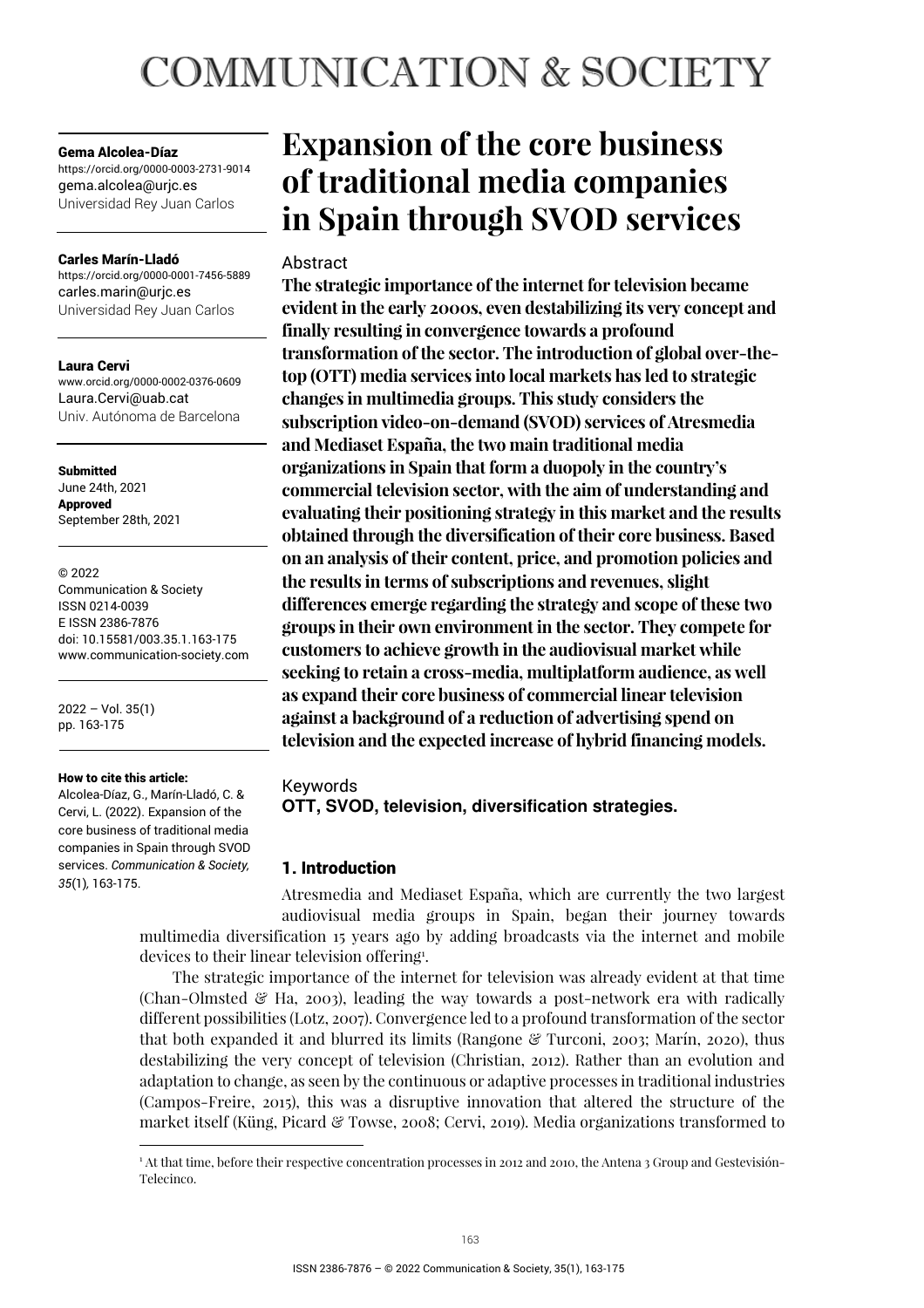become content providers for digital multimedia platforms (Doyle, 2015), and television was freed from the concept of the channel as the defining element of the distributed product, even removing the label "television" and adding the more comprehensive title of "content" (Askwith, 2007, p. 17).

In Spain, this mediamorphosis process (Fidler, 1997) started in a context of fragmentation and decreasing consumption of linear television due to an increase in supply and the strong rise of the internet, alongside an economic crisis that affected the advertising market. Diversification was introduced as a way to reach a new audience and increase advertising revenue (García-Carrizo, 2016). These trends continue today, even more strongly, in addition to the expansion and consolidation of nonlinear offerings and the decreasing importance of advertising on television in favor of "digital" media. In addition, current strategies attempt to retain a cross-media audience and diversify revenues (Telkmann, 2020), thereby expanding the core business of commercial linear television.

Digitization has transformed the Spanish media market (Álvarez-Monzoncillo, De-Haro-Rodríguez & López-Villanueva, 2016), impacting on both traditional commercial as well as pay-to-view television (Medina, Herrero & Etayo, 2015). In 2006, the website of the private channel Telecinco, with the largest linear audience, began to integrate audiovisual content, and in 2007, Antena 3, with the second largest, started to offer full episodes of its series via the web. It was predicted that broadcasters would become primary players in this new market by adopting multiplatform and multi-window strategies for the exploitation of rights (D'Arma, 2011). Since then, Atresmedia and Mediaset España have advanced to develop a whole, fundamentally nonlinear ecosystem on the internet (González-Conde  $\mathcal{C}$  Salgado-Santamaría, 2015; Portilla & Medina, 2016; Alcolea-Díaz, 2017; Alcolea-Díaz & Santín, 2019), ranging from broadcaster video-on-demand (BVOD) services (*Atresplayer*, 2013; *Mitele*, 2011) and video sharing platforms (*Flooxer*, 2015; *Mtmad*, 2016), to the most recent subscription video-on-demand (SVOD) offerings (*Atresplayer Premium*, relaunched in 2019; *Mitele Plus*, 2019), thus reconceptualizing their role as VOD actors beyond catch-up service (Johnson, 2017). Moreover, as smart TVs increase, over-the-top (OTT) offerings have become key to reach existing audiences as well by mutually reinforcing linear and nonlinear offerings, which are combined by dual-viewers to optimize their experience through cross-viewing behavior in which most of the consumption time is linear (Comscore, 2021a, 2021b).

#### 2. The streaming market

Streaming services (such as *Netflix* and *Hulu*) emerged between 2006 and 2008, and by 2017, SVOD subscribers exceeded pay-to-view television reviewers in the USA. In Europe, this sector took off with the arrival and expansion of *Netflix* (in Spain since 2015). The introduction of global OTT services to national markets led to strategic changes in multimedia groups (Pérez-Rufí, Gómez-Pérez & Castro-Higueras, 2020; Guerrero-Pérez, 2018). This market transformation led, in this case for traditional television operators, to strategic planning to align their objectives and resources with the opportunities detected and thereby improve their commercial performance (Kotler, 1984; Drucker, 1986; Medina-Laverón, 2015).

These services led to a growing consumption of nonlinear content (Juniper Research, 2021), freeing it from the established protocols of linear distribution (Lotz, 2016) and changing user expectations regarding audiovisual content, as especially appreciated by young people (Kantar Media, 2016). Given that original content is essential for subscribers, who prefer fiction (Comscore, 2021b) and 74% of whom watch mainly new series (Kantar, 2020), providers must provide a constant supply of hits and new content, which differentiates their users from those of linear television (Comscore, 2021a), being served through algorithmically curated catalogs (Lobato, 2018). The main strength of this approach is thus having a vast content library, while the production industry will leverage the development of the OTT market in order to develop (PwC, 2018). Television companies in Spain began to form alliances to share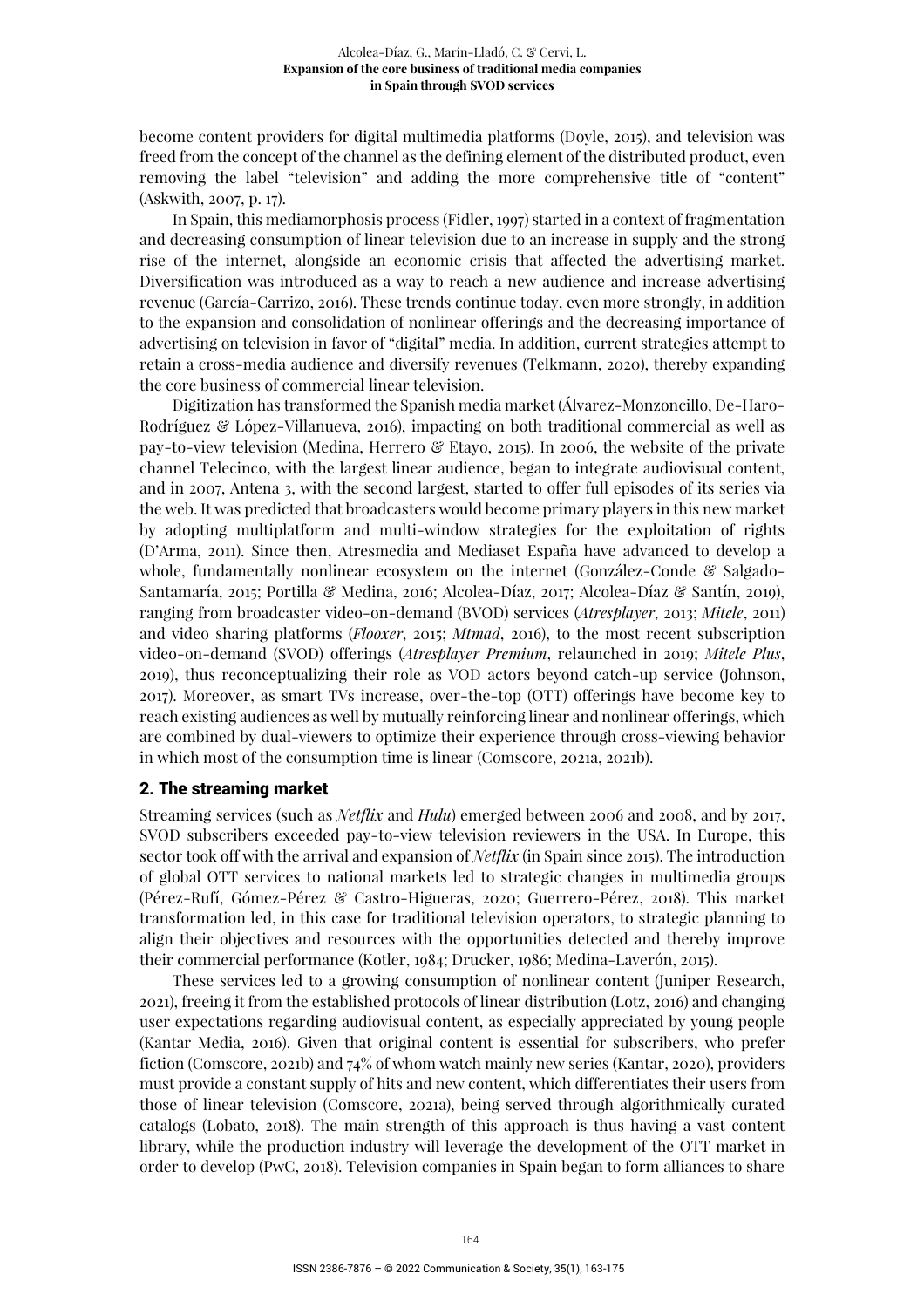content via VOD services but quickly became aware of the long-term difficulties of such a strategy (Cascajosa-Virino, 2018) because of the advantages of providing distinct content in this environment (Doyle, 2015).

New offerings will continue to be launched onto this market by actors in the media sector over the coming years, which will increase investment in premium content and mark the era of peak TV (European Audiovisual Observatory, 2021). In 2019, four new offerings (*DAZN*, *Atresplayer Premium*, *Mitele Plus*, and *Movistar + Lite*) were added to the Spanish OTT market, and 41% of households with internet access used a paid streaming video service, with a growth in subscriptions to paid services by more than 280% (CNMC, 2020).

In 2020, 79% of the Spanish OTT SVOD market (of 10.8 million subscribers) was concentrated in *Netflix* (44%), *Amazon* (25%), and *AppleTV+* (10%) (European Audiovisual Observatory, 2021). The revenue share of SVOD in the total audiovisual market was 6%, the same as the European average, although still representing its growth driver (European Audiovisual Observatory, 2021). This market exhibited a structural change, accelerated in 2020 by the economic crisis, which reduced advertising spend on television in Spain by 18.4%, while digital media, the most important according to the Spanish ranking of advertising spent since 2019, showed a drop of only 5% (Infoadex, 2021).

#### 3. The pandemic as a disruptive environment

The COVID19 pandemic accelerated preexisting trends in media consumption habits, with a strong move towards the online environment and across all devices, writing another chapter in the story of the "streaming wars" (Comscore, 2020). The pandemic further increased the importance of home entertainment and resulted in more time being available to view video content (Juniper Research, 2021). *Amazon Prime Video*, whose subscription is mostly linked to their premium online sales service *Prime*, benefited from a significant growth in online purchases (Kantar, 2021a). The arrival of *Disney+* in Spain in March 2020 was accelerated with a strong promotional offer to take advantage of the lockdown. Indeed, much of the growth in television consumption during the lockdown came from the VOD services of television networks (Kantar, 2020).

Meanwhile, at the end of 2020 and beginning of 2021, a slowdown was observed in the growth of some offerings. For example, *Netflix* captured 4 million new users worldwide in the first quarter of 2021, compared with its estimate of 6 million (Roig, Clares-Gavilán, Sánchez-Navarro, 2021), in the context of an economic crisis in addition to the reduction in content production due to the pandemic.

For this type of business, it may be decisive to have a core business to subsidize streaming and develop strategies, especially for the smallest companies, in order to attract and retain subscribers, for example, through aggregation with other services (European Audiovisual Observatory, 2021). In this market, it is crucial to limit the churn rate, although switching platforms and boomerang consumers who join then leave are becoming more frequent. Content aggregators represent an increasing tendency aimed at addressing this type of consumption and capturing new customers (Kantar, 2020).

Another important market risk, especially for traditional commercial television networks, is the predictable intensification of advertising-supported services (Kantar Media, 2021b) because of the risk of users leaving as they accumulate subscriptions. An alternative to increase revenue and counteract subscription fatigue (Juniper Research, 2021) is the hybrid OTT model, which will increase competition between advertising media, even in the digital environment, and result in a greater transfer of investment to such media.

#### 4. Methodology

This work is based on a case study method that enables a more global understanding of a particular phenomenon in context (Stake, 1998; Gibbert, Ruigrok & Wicki, 2008), being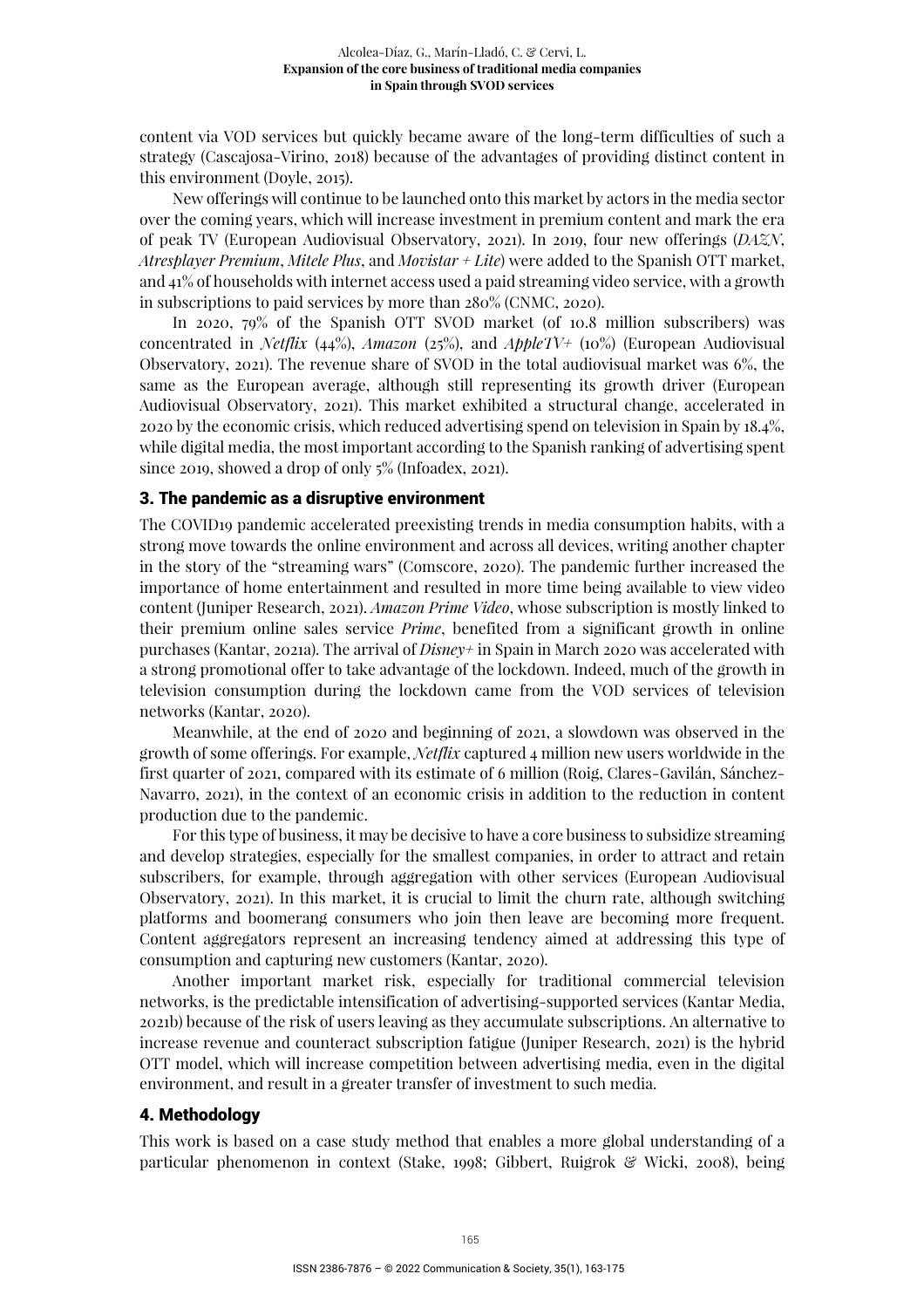especially suitable to answer certain types of questions that emphasize the how and why (Yin, 2009), as in this study.

The object of study of this work are the SVOD services offered by the two main commercial linear television operators in Spain, Atresmedia and Mediaset España, and their content and commercial strategy, with the following objectives (O) and research questions (RQ):

- O1. To determine and evaluate the positioning strategy of Atresmedia and Mediaset España in the SVOD market, based on their content, price, and promotion policies.
- O2. To contextualize and assess these strategies in the environment of COVID19.
- RQ1. Considering how the pandemic has accelerated the tendency for change in consumer habits, has it also served as a stimulus for the supply and consumption of the studied SVOD platforms?
- RQ2.Are the possibly different strategies of these two operators essential for the results obtained by their offerings?

The variables analyzed to reveal these strategies are obtained by studying the annual accounts of Atresmedia and Mediaset España, their management and corporate responsibility reports (Atresmedia, 2018-2020; Mediaset, 2016-2021a), their quarterly reports to the CNMV, data from assessment companies and auditors, and on advertising spend from Dragón (Arce Media, 2019-2021).

We hypothesize that this disruptive environment has benefited the SVOD offerings of commercial televisions, which have also reinforced their strategy to respond to the loss of advertising spend on television and to the increase in hybrid financing models in the market.

# 5. Results

### 5.1. *Evolution of the number of subscribers and content strategy*

In the summer of 2019, Atresmedia relaunched its SVOD offering, *Atresplayer Premium*, and Mediaset España launched *Mitele Plus*. Despite showing very similar subscription data for the third quarter of 2019, their evolution thereafter was not uniform.



Figure 1. Evolution of *Atresplayer Premium* and *Mitele Plus* subscriptions (3Q of 2019 to 2Q of 2021).

\* Average of the first half of 2021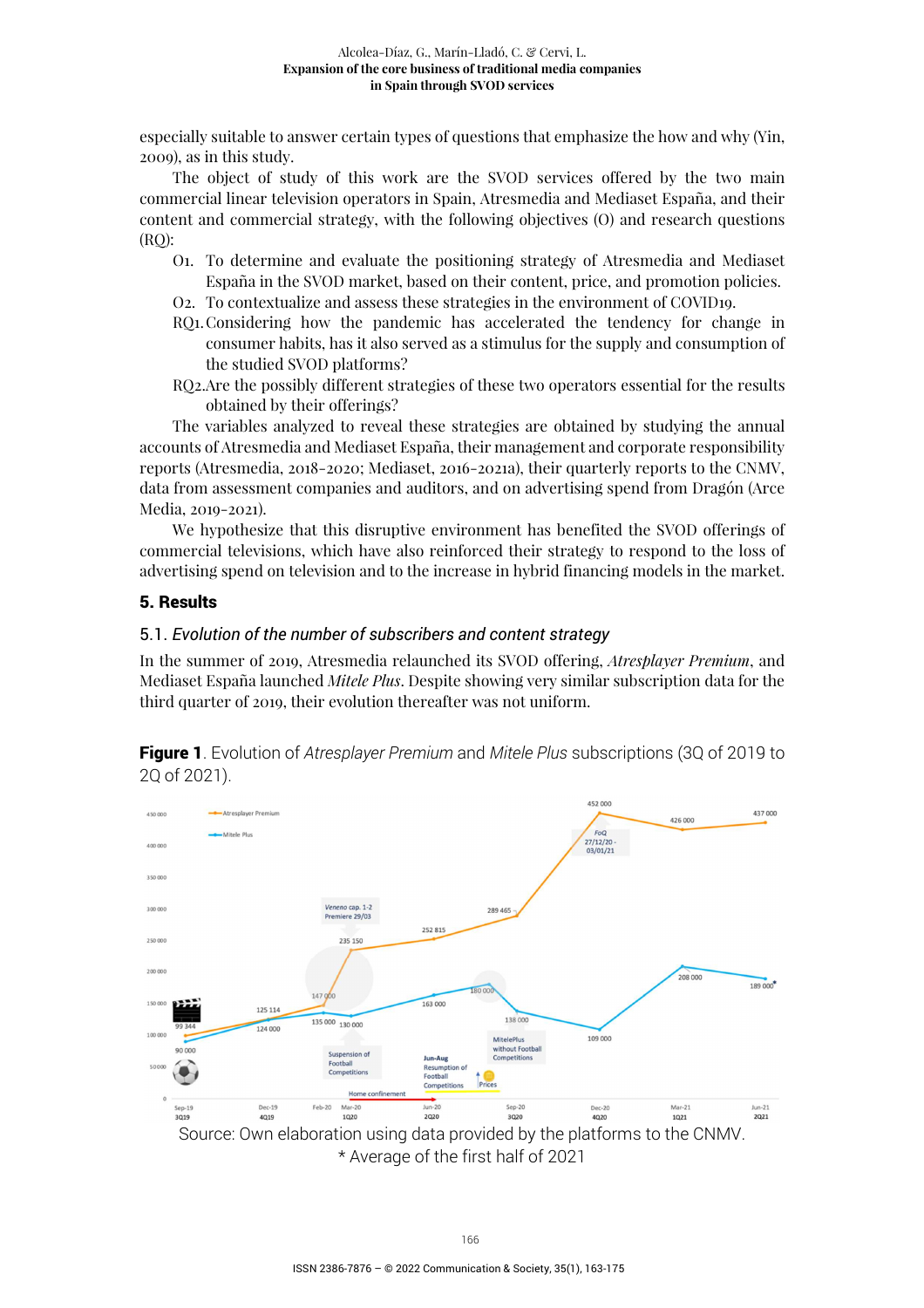When launched, *Mitele Plus* already enjoyed the broadcast rights for La Liga, the Champions League and the European League for 2019/2020, a powerful driver for demand (especially as they were only available outside packages), which allowed it to close in on its competitor. The suspension of these football competitions in March 2020 because of COVID19 slowed its growth, although the resumption of La Liga in June and the final phase of the Champions and European Leagues in August increased its client base, followed by a drop at the end of the season with the loss of these rights.

The introduction of a new service to attract subscribers, *Mitele Plus Internacional*, may have helped limit any further collapse.

In 2018, Mediaset España strengthened its production and distribution of content by creating *Mediterráneo Audiovisual* as a combination of its founder production companies (e.g., Telecinco Cinema, La Fábrica de la Tele, Alea Media, or Mandarina). Its strategy regarding fictional content has not prioritized its SVOD service as the first vehicle for exploitation of its series. Since 2006, various operators have included content from this group in their premium services and consolidated previous screenings of the group's most important series. This trend, albeit with ups and downs, has marked the nonlinear offering by this group. More recently, Mediaset España has signed agreements with global SVOD platforms, in some cases for exclusive premieres. For example, in 2019, it reached agreements with *Amazon Prime Video* to premiere its series.

The 2020 offering reveals a commitment by *Mitele Plus* to broadcasting exclusive content, consisting of reality shows (such as *Sola/Solo*, released in September) and entertainment, with crossover strategies (such as exclusive shows to kick off special editions) with the main formats of linear television, such as *Superviventes*.

In contrast to the slowdown or drop experienced by global and local platforms, the first four months of 2021 show a positive trend, exceeding the best records, with almost twice as many (1.9 times) customers compared with the end of 2020. The group emphasizes the role of its reality shows (such as *La isla de las tentaciones*) and programs such as *Got talent* (Mediaset, 2021b). In addition, at the end of 2020, the Fight Sports channel for contact sports was added as another new element of its SVOD offering. However, the average for the first half of 2021 once again shows slower growth.

Atresmedia has referred to the internet as an instrument for audience loyalty (Grupo Antena 3, 2008) and an opportunity to project an innovative image (Grupo Antena 3, 2009), while also noting the need to increase the linkage of its productions to its multimedia profile.

It took one step towards a commitment to production with the launch in 2018 of Atresmedia Studios, whose activity was transferred in 2020 to Buendía Producción and Buendía Estudios, a 50% joint venture with Telefónica. And although, just like its competitor, it had been exploiting its content by selling it to the main pay-to-view TV companies and SVOD platforms, Atresmedia strongly opted for *Atresplayer Premium* as the first vehicle for its exploitation. When it relaunched its SVOD in 2019, it targeted exclusive previews of series (for example, *Toy Boy* or *La Valla*), considering that the results of its offering rely on a strategy based on original, exclusive content and previews (Atresmedia, 2021) .

This approach benefitted from the positive effect of the lockdown on audiovisual consumption and subscriptions to SVOD services, having a favorable impact on their growth rate. *Veneno* was launched during lockdown, premiering its first two episodes on 29 March 2020. According to data from the operator, this series then achieved subscription figures up to 20 times higher on average, and again in the days after episodes 1 and 2 were broadcast on Antena 3 (on 25 October 2020, with the greatest audience share on the day), registrations on the platform increased by 20%. The subscription rate shot up until the end of 2020, supported by the same strategy of providing the first opportunity to view premium content. The premiere of *Física o Química: El reencuentro* stands out in the final stretch of the year.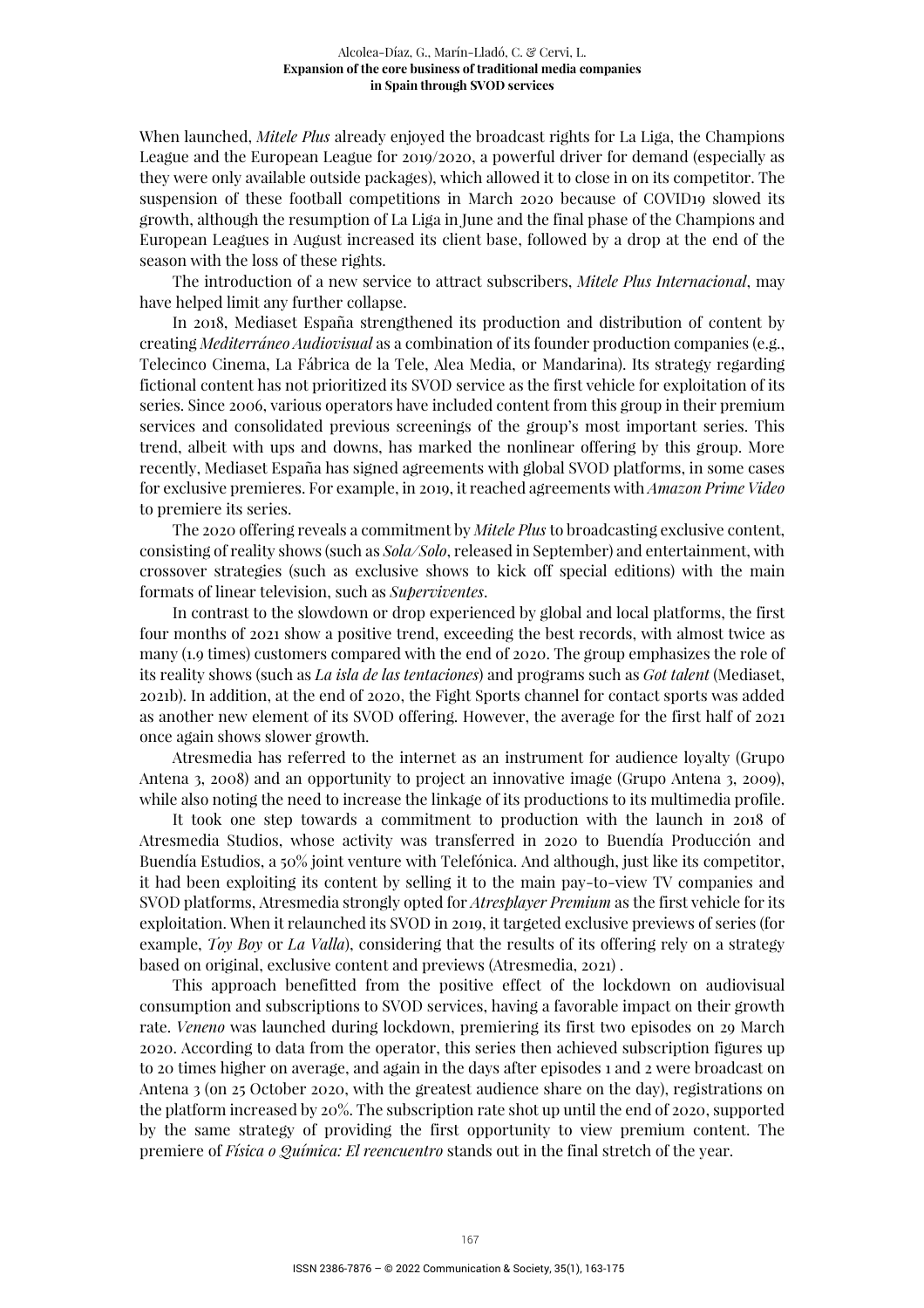### 5.2. *Pricing strategy and subscription modalities*

At launch, both offerings started with a very similar price. *Mitele Plus* started at 2.5 euros per month, with the possibility of an annual subscription (25 euros per year), like other SVOD platforms (*Amazon Prime Video* or *Disney+*). The basic subscription went up to 3 euros in June 2020 and to 4 euros from February 2021. Free periods have sometimes been offered, especially to attract customers to the annual option, including additional benefits through its "User Club," such as participation in events.

At the outset, Mediaset España also offered three OTT football packages (all including the basic offering): *Mitele Plus LaLiga* (19.99 euros/month), *Mitele Plus Champions League* (16.99 euros), and *Mitele Plus Fútbol Total* (35 euros/month). The latter, the most attractive and most expensive per subscriber, also had an initial price promotion (30 euros, with conditions). Fight Sport costs 5 euros per month and includes the basic service, while *Mitele Plus International* is available from 4 euros per month.

In 2020, with the return of football competitions, Mediaset increased the price of football, despite the substantial offers available in this market, particularly from Movistar. In June, *Mitele Plus LaLiga* started to cost 25 euros, with the obligation of making two payments. In July, *Mitele Plus Champions League* increased to 35 euros (45 without a previous package), and new subscribers to *Mitele Plus Fútbol Total* were required to make three payments summing to 85 euros, or 40 euros for prior subscribers. Given the lack of scale, they opted for a price increase. Indeed, with the 163,000 subscribers as of June 2020, even in the hypothetical case where they all opted for the largest football package, the total of 5.7 million euros is still much less than the 20 million euros paid to Telefónica as a minimum guaranteed cost (MGC) for the purchase of these rights.

*Atresplayer Premium* offers a single package that can be national or international. In 2019, it cost 2.99 euros per month, with an annual subscription launched in April 2020. Its price remained the same until March 2021, when it was increased to 3.99 euros (39.99 per year). The international offering, *Premium International*, cost 4.99 euros per month (49.99 per year), with the first seven days of subscription being free.

It is worth making a brief aside here to compare the downward evolution of the price of SVOD offerings in Spain, with an average revenue per user (ARPU) in Western Europe three times lower than that of pay-to-view television (European Audiovisual Observatory, 2021). For example, Atresmedia's *Nubeox Premium* service cost 10 euros per month in 2012, while Atresplayer's TVOD Videoclub service cost 4 euros for 48 hours of content rental in 2015. The monthly subscription to the previous *Atresplayer Premium* cost 4 euros in 2017, while its TVOD offering cost 1 euro to access each preview or specific content for those who were not premium customers.

Currently, the basic rates for both platforms are the same as *Amazon Prime Video* but lower than the other global (*AppleTV+*, 5 euros; *Netflix*, from 8 euros; *HBO* and *Disney+*, 9 euros) and local OTT services (*Movistar + Lite*, 8 euros per month).

Regarding the subscription modalities, it is worth highlighting the trend for aggregation of both platforms within other offerings. In March 2021, they joined *Movistar+*, on which both can be seen if previously contracted, and their content can be accessed and subscribed to via the platform's search engine (beyond their standard rates). Likewise, *Atresplayer Premium* is also incorporated into the Vodafone TV offering.

#### 5.3. *Advertising strategy*

Both Atresmedia and Mediaset España use their own media to promote their offerings. For example, Mediaset announced during the gala final of *Supervivientes* on its main channel *Telecinco* (18 July 2019, with a 41% audience share and more than 4 million viewers) that *Mitele Plus* would offer the main sports competitions. Likewise, news programs have also frequently been used to broadcast news about each group's film productions, box office data, and cinema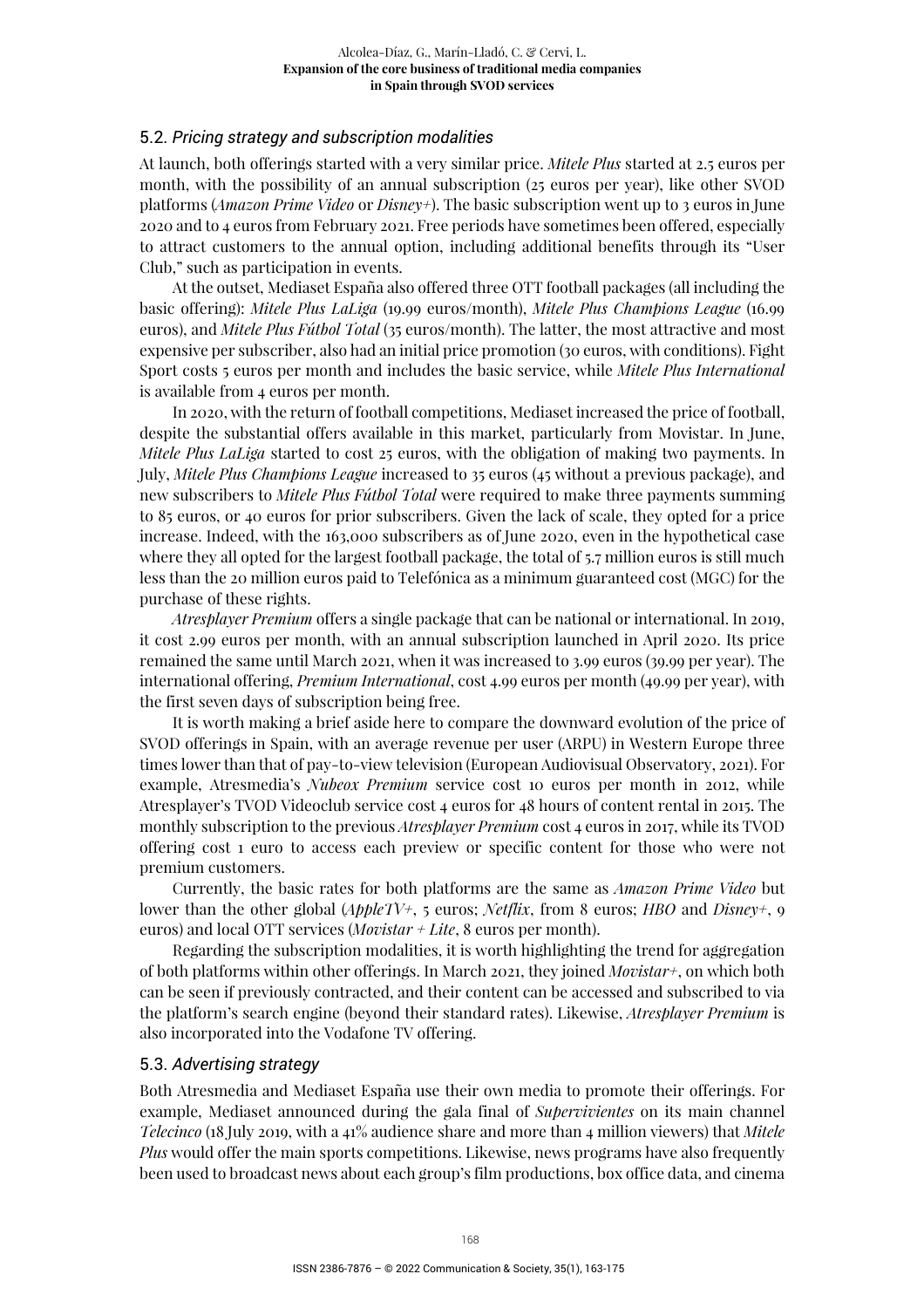premieres, as well as new productions and film premieres. For example, the closing news stores on some news programs on *La Sexta* present the premieres of series on different SVOD platforms, including *Atresplayer Premium*, or that have been produced in the Atresmedia group environment (in the domain serielistas.lasexta.com).

Apart from these types of actions, both groups promote their platforms through advertising, mainly on their own television channels. Figure 2 shows the monthly evolution and distribution of advertising slots for SVOD services on the channels as measured by Dragón (excluding specific content on the platforms, the corporate group, and the VOD offerings *Atresplayer* or *Mitele*, all of which are minor).

Although in general there is a higher volume of advertising for *Mitele Plus*, this comparison is hindered by the fact that the database does not include Atreseries, which is probably an important vehicle for advertising of *Atresplayer Premium.* In any case, high advertising pressure can be observed in 2019, when these offerings were (re)launched. In addition, Atresmedia made a special effort to advertise its platform in April 2020 (22% of the advertising slots for that year), precisely when advertising for *Mitele Plus* fell*. Mediaset*  reinforced advertising of its OTT service in June (11% of advertising slots) and August (14%), coinciding with the return of football competitions. They also advertised on the channels of their respective groups: Atresmedia uses all its channels for support, especially the thematic ones such as Nova and Mega, while Mediaset focused on the FDF and Energy series channel, avoiding Boing. This distribution is significant regarding the search for a younger audience, as Mega, Divinity, Energy and FDF had a majority profile of 45–54 years old in 2019, while that of Neox was 35–44 years old.



Figure 2. The distribution and monthly evolution of advertising slots *for Atresplayer Premium* and *Mitele Plus* by channel.

Source: Own elaboration based on data from the Dragón database (Arce Media).

Likewise, both groups advertise their SVOD services on other media. For example, in 2020, Atresmedia carried out more than 9,300 adverts for *Atresmedia Premium* outside linear television, mainly on the internet (78%), both on the group's websites and on other digital media, with the others in the press and radio, either belonging to the group or not.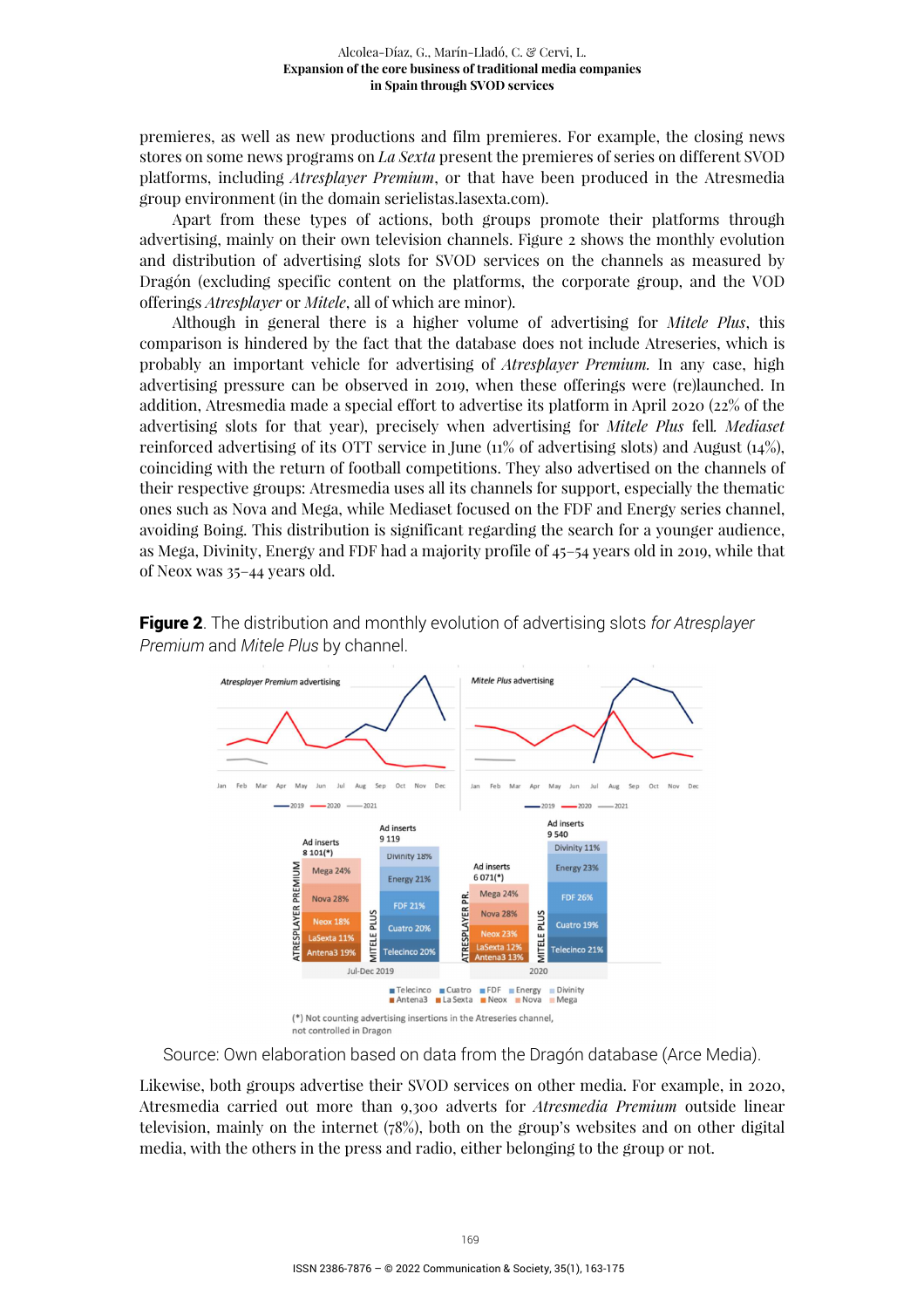As a comparative example, considering only the ten linear channels included in Figure 2, *Amazon Prime Video* carried out 4,917 direct adverts in 2020, not counting those of series and cross advertisements, corresponding to a lower volume. However, more than 16,000 adverts were outside of linear television channels (63% on the internet), with large figures in cinema and in outside venues, as for other platforms.

#### 5.4. *Results for revenue diversification*

Figure 3 shows the evolution of the structure and amount of net revenue of the Atresmedia group (audiovisual and radio business) and its diversification in terms of the dependence on television advertising.

**Figure 3.** Revenue structure and revenue by business area (audiovisual and radio) for Atresmedia.



Source: Own elaboration.

Its net revenue structure reveals a strong dependence on advertising (87% in 2019), which is understandable given that its core business is commercial television/radio. The audiovisual business (including television advertising, digital advertising, content, and other revenues) predominates in the group compared with radio. However, the results of the diversification strategy can be appreciated in a lower dependence on advertising in general, and on television as an advertising medium in particular.

An increase is observed in revenue from other sources ("other revenues") that are not part of its main activity and include, among others, copyright, film production, special events on radio, commissions, and the internet (commercial exploitation of content). In 2019, which can serve as a better reference given the special situation during 2020, "other revenues" represents 13% of the total, an increase of 5 percentage points in comparison with 2018. The amount rises from 94.8 million in 2018 to 135.7 million in 2020, representing an increase of 43%. This coincides with greater activity in the production and sale of content. In 2020, the importance of advertising increased again (despite a 15% drop in revenue), due to the stoppage in the production and sale of content and despite the increase in subscriptions to its SVOD service.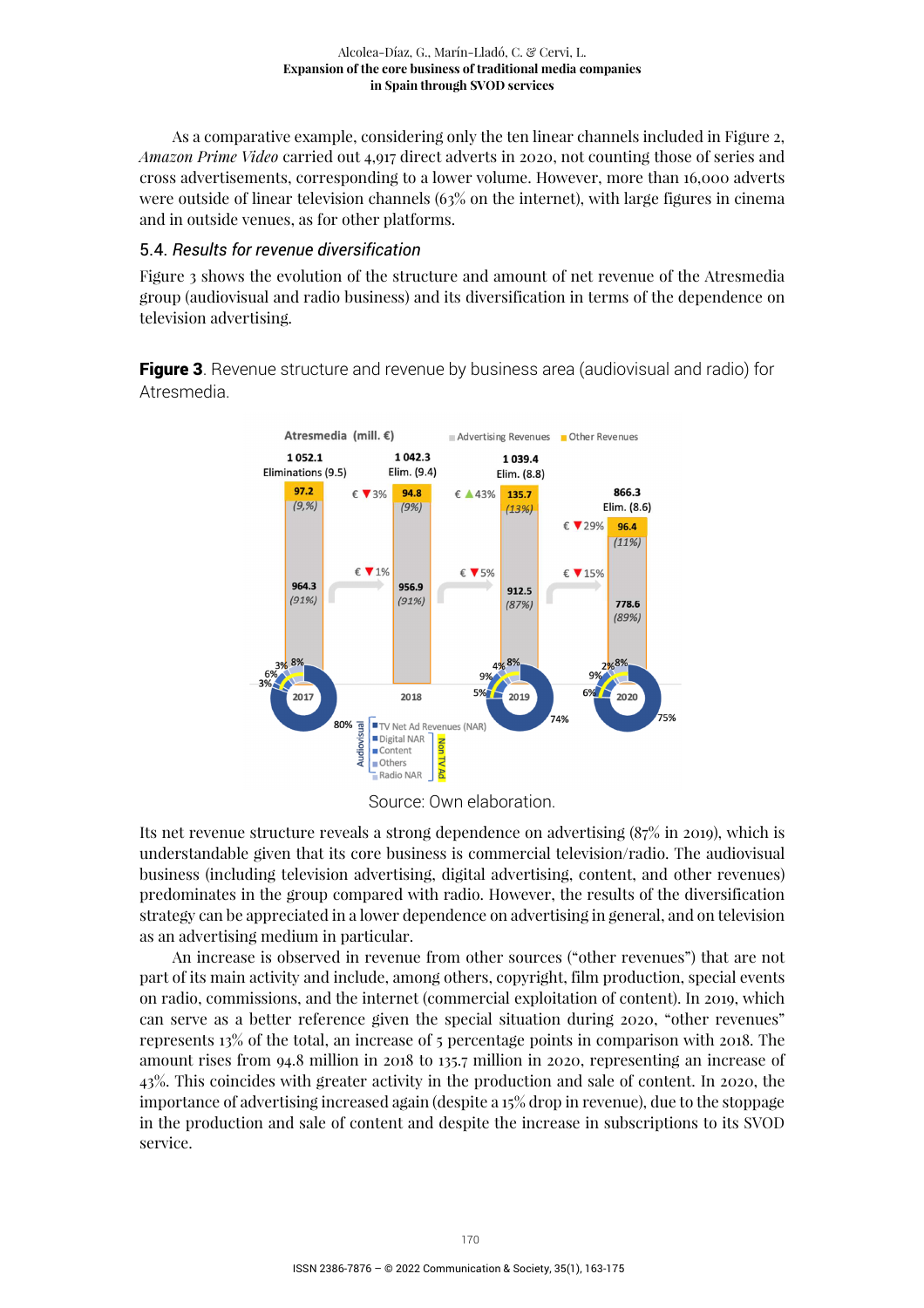#### Alcolea-Díaz, G., Marín-Lladó, C. & Cervi, L. **Expansion of the core business of traditional media companies in Spain through SVOD services**

There is also a tendency for an increase in revenues not from television advertising ("Non TVAd"), reaching 25% of the total in 2020. Note that "content" includes *Atresplayer Premium* subscriptions as well as revenue from the production and sale of series, the production and distribution of channels for pay-to-view platforms, and cinema. "Content" rises from 6% in 2017 to 9% in 2019 and 2020. Despite representing the same percentage of total revenue in 2020, it falls from 96 million euros in 2019 to 75 million in 2020, a decrease that can be attributed to reduced revenues from films (Atresmedia, 2021).

**Figure 4.** Revenue structure for Mediaset España and digital revenues.



Source: Own elaboration.

Mediaset España (Fig. 4) shows a greater dependence on advertising revenue, albeit with important caveats. "Other revenues" includes, among others, cinema activity, the sale of content, and subscriptions to *Mitele Plus*. It is significant that, in 2020, given the fall in advertising revenue, they achieved an increase of 54%, reaching 107.3 million euros, which can mainly be attributed to the production and sale of content. Considering only digital revenues, which include, among other items, digital advertising and subscription rates, the significant increase in 2019 and 2020 is mainly due to the greater activity of the group in the digital advertising market.

# 6. Discussion and Conclusions

This work describes the SVOD market strategy of the Atresmedia and Mediaset España groups, which retain a duopoly in Spanish commercial television. Both groups reconceptualized their role as players in the VOD market, following a trend seen for traditional operators in other geographic markets (Johnson, 2017). In 2019, in response to the market situation, Atresmedia stated three business guidelines: expanding its core business, generating content, and building a more global and diversified group (Atresmedia, 2019). A first step in this strategic plan to expand the core business was the adaptation of the business towards digital distribution by relaunching *Atresplayer Premium*. Mediaset Spain also mentions the culmination of its transformation into an audiovisual company in 2020 (Mediaset, 2021a), presenting three axes: promoting profitability on the internet (Kopacheva, 2021) alongside the promotion of alliances in production and exploitation of audiovisual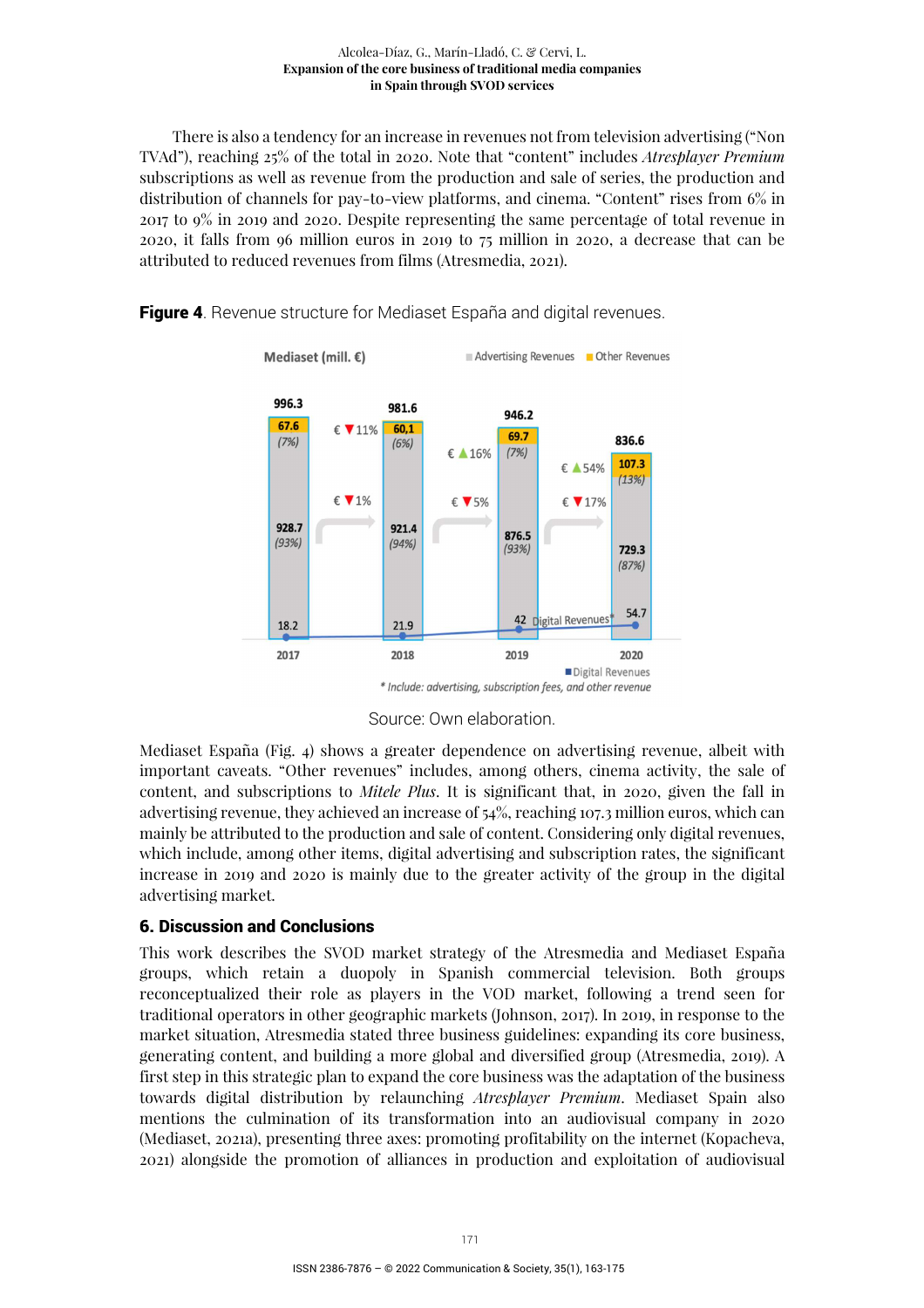content, all targeting diversification away from a dependence on advertising. The creation of the OTT services *Mitele Plus* and *Mediterráneo Audiovisual* can be framed within this strategic pillar, and it is within this context that the attempt to merge with its Italian parent company Mediaset can be justified.

The two groups present distinct content policies. Mediaset used football as a lever to launch *Mitele Plus*, but it has not prioritized its service as the first vehicle for the exploitation of its series, relying instead on exclusive content from its reality and entertainment shows. Premium sport is ruled out by the need for large scales to recover the high investment and due to the special technical requirements for providing a good user experience. It also moved away from the most highly demanded content (fiction and premieres). Everything indicates that Mediaset España mainly continues to treat the other OTT services more as a complement than as competition to its business (Hidalgo-Marí, Segarra-Saavedra & Palomares-Sánchez, 2021).

Atresmedia has opted for *Atresplayer Premium* as the main vehicle for exploitation, which benefits it in terms of not only increasing customers but also, and especially through crossviewing behavior on smart TVs, audience loyalty, thereby generating branded, high-quality content that makes the offering distinct and links the linear and nonlinear offerings.

This strategy, which it has continued to strengthen, has allowed Atresmedia to benefit from the disruptive environment of the pandemic. However, Mediaset could not do this, because of its excessive reliance on football, which was temporarily suspended and in which, after even a price change, it later stopped to invest. Mediaset's commitment to reality and entertainment shows enabled growth in early 2021, albeit with results still far below its competitor.

In an environment of strong and increasing competition in global OTT production (e.g., Amazon's purchase of Metro Goldwyn Mayer), local services must have a broad portfolio of content, requiring increased production and investment (which both groups have done). In this regard, and also considering that a low ARPU requires scale for the success of these services, both groups are seeking to increase their corporate strength, as evidenced by Atresmedia's strategic agreement with Telefónica, or the attempted merger by absorption of Mediaset and Mediaset España. On the other hand, a future strategy could be through coopetition, as they did previously in the hybrid DTT platform LOVEStv, which was launched by CRTVE, Mediaset España, and Atresmedia and has operated regularly since 2018 (Alcolea-Díaz, Santín, 2019). In addition, their own content requires greater promotion, something that both groups solve by advertising on their own media.

Their pricing strategies include an annual payment option, which seeks a stable customer base and an improved chance of loyalty, thus helping to reduce the churn rate. However, the monthly subscription option maintains the flexibility necessary for these services. In particular, the aggregation strategies with the offerings of other operators to increase their reach should enhance rather than risk customer permanence.

The results of both groups reflect an attempt to diversify the business, a fundamental aim given the faltering television advertising market, while the intensification of hybrid OTT services can be predicted, with both groups offering VOD services including advertising (*Atresplayer*, which in 2020 had an average of 5.2 million unique users per month, and *Mitele*, with an average of 2.5 million unique users per month). Although SVOD revenues remain far from those of the core business (commercial television) and content production, it is important for them to position themselves in their own environment in order to compete against global offerings that dominate the sector, to benefit from the growth drivers of the audiovisual market.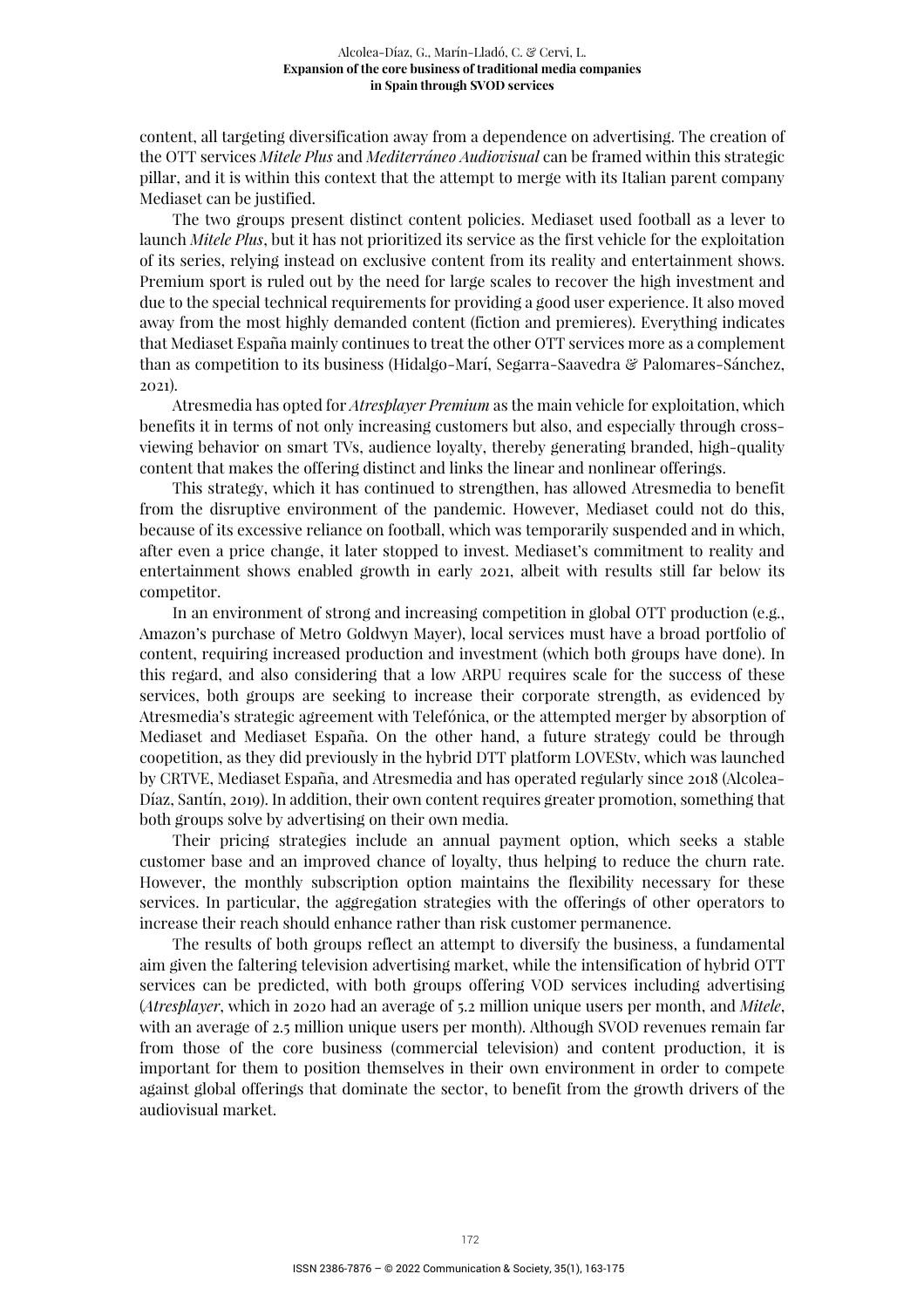## **References**

- Alcolea-Díaz, G. (2017). "Convergencia del audiovisual e internet: el modelo *webcasting* en Atresmedia". In J. A. González-Alba (Coord.),*Tendencias e innovación en la empresa periodística* (pp. 56-72). Sevilla: Egregius.
- Alcolea-Díaz, G. & Santín, M. (2019). Modelos de negocio en el nuevo entorno mediático: *LovesTV* como coopetición en la televisión híbrida y hacia el servicio OTT. In G. Alcolea-Díaz, M. J. Pérez-Serrano & M. Rodríguez-Pallares (Coords.), *Proyectos y negocios en el entorno mediático digital* (pp. 87-102)*.* Sevilla: Egregius.

Álvarez-monzoncillo, J. M., De-Haro-Rodríguez, G. & López-Villanueva, J. (2016). Spanish media in a new digital world: The great bonfire of the vanities. *Icono 14, 4*(2), 9-45. https://www.doi.org/10.7195/ri14.v14i2.998

Arce Media (2019-2021). *Base de datos de la publicidad española Dragón*.

- Askwith, I. D. (2007). *Television 2.0: Reconceptualizing TV as an engagement medium.* Doctoral Thesis. Massachusetts Institute of Technology.
- Atresmedia (2018-2020). *Informe anual y de responsabilidad corporativa*. Retrieved from https://www.atresmediacorporacion.com/responsabilidad-corporativa/informes/
- Atresmedia (2021). *FY 2020 Results*. Retrieved from https://www.atresmediacorporacion.com/documents/2021/02/25/F0CA780D-93DF-4D41-B4EB-355E572959CD/atresmediafy20results\_presentation.pdf
- Atresmedia (2019). *FY 2018 Results*. Retrieved from https://www.atresmediacorporacion.com/documents/2020/03/10/9D407F71-41CD-468D-8CF5-2507D9FC84BE/atresmediafy18results\_presentationpptx.pdf
- Campos-Freire, F. (2015). Adaptación de los medios tradicionales a la innovación de los metamedios. *Profesional de la información*, *24*(4), 441-450. https://www.doi.org/10.3145/epi.2015.jul.11
- Cascajosa-Virino, C. (2018). Las series de televisión españolas ante la llegada de los servicios VOD (2015-2017). *Profesional de la información*, *27*(6), 1303-1312. https://www.doi.org/10.3145/epi.2018.nov.13
- Cervi, L. (2019). Citizen Journalism and User Generated Content in mainstream media. New Dialogic Form of Communication, User-Engagement Technique or Free Labor
- Exploitation? *Revista de Comunicaçao Dialogica, 1*, 120-141. Chan-Olmsted, S. M. & Ha, L. S. (2003). Internet business models for broadcasters: How television stations perceive and integrate the Internet. *Journal of Broadcasting & Electronic Media*, *47*(4), 597-616.
- Christian, A. J. (2012). The web as television reimagined? Online networks and the pursuit of legacy media. *Journal of Communication Inquiry*. *36*(4), 340-356.
- CNMC (2020). *Telecomunicaciones y Audiovisual. Informe Económico Sectorial 2019*. Retrieved from https://www.cnmc.es/sites/default/files/3083420\_5.pdf
- Comscore (2020)**.** *Perspectivas globales: Las tendencias digitales y CTV para el 2021*. Retrieved from https://www.comscore.com/esl/Prensa-y-Eventos/Presentaciones-y-librosblancos/2020/Perspectivas-globales-Las-tendencias-Digitales-y-CTV-para-el-2021
- Comscore (2021a). *Linear TV vs. OTT: Viewing behaviour of Smart TV users.* Retrieved from https://www.comscore.com/esl/Prensa-y-Eventos/Presentaciones-y-librosblancos/2021/Linear-TV-vs-OTT-viewing-behaviour-of-Smart-TV-users
- Comscore (2021b). *Reaching audiences of ad-free OTT services. What's the drama?* Retrieved from https://www.comscore.com/esl/Prensa-y-Eventos/Presentaciones-y-librosblancos/2021/Linear-TV-vs-OTT-Whats-the-Drama
- D'Arma, A. (2011). Content aggregation in the age of online video: An analysis of the impact of Internet distribution on the television business. *Journal of Media Business Studies*, *8*(3), 1- 17.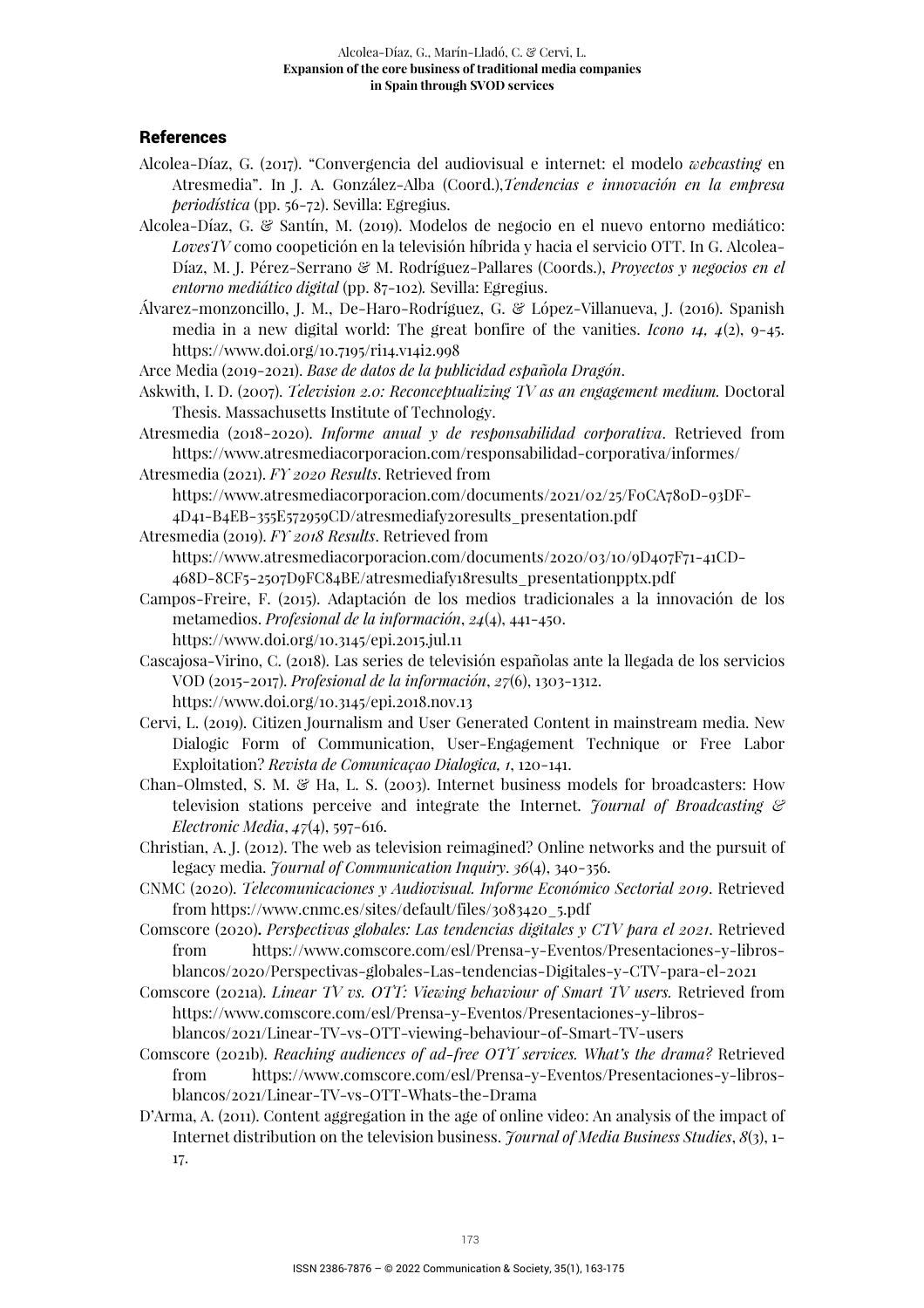- Doyle, G. (2015). Multi-platform media and the miracle of the loaves and fishes. *Journal of Media Business Studies*, *12*(1), 49-65. https://www.doi.org/10.1080/16522354.2015.1027113
- Drucker, P. F. (1986). *Management. Tasks, responsibilities, practices*. New York: Truman Talley Books.
- European Audiovisual Observatory (2021). *Trends in the VOD market in EU28*. January 2021. Retrieved from https://rm.coe.int/trends-in-the-vod-market-in-eu28-finalversion/1680a1511a

Fidler, R. (1997). *Mediamorphosis. Understanding New Media*. California: Pineforge.

- García-Carrizo, J. (2016). Análisis de la página web del canal Antena 3: oferta de contenidos, interactividad y redes sociales. *Revista Mediterránea de Comunicación*, *7*(2), 117-140. https://www.doi.org/10.14198/MEDCOM2016.7.2.11
- Gibbert, M., Ruigrok, W. & Wicki, B. (2008). What passes as a rigorous case study? *Strategic Management Journal*, *29*(13), 465-1474. https://www.doi.org/10.1002/smj.722
- González Conde, M. J. & Salgado Santamaría, C. (2015). Empleo de redes sociales y aplicaciones digitales en la estrategia comunicativa multipantalla de los principales grupos audiovisuales privados en España. *Estudios sobre el Mensaje Periodístico.* Special Issue December, 97-108.
- Grupo Antena 3. (2008). *Informe de responsabilidad corporativa 2008*. Retrieved from https://www.atresmediacorporacion.com/documents/2012/04/24/F479CA20-9BBA-4B38-8785-2FF69626269A/00007.pdf
- Grupo Antena 3. (2009). *Informe anual y de responsabilidad corporativa 2009*. Retrieved from http://www.grupoantena3.com/nuevaa3tv/doc/\_INFORME\_ANUAL\_09\_V\_Web.pdf
- Guerrero-Pérez, E. (2018). La fuga de los *millennials* de la televisión lineal. *Revista Latina de Comunicación Social*, *73*, 1231-1246. https://www.doi.org/10.4185/RLCS-2018-1304
- Hidalgo-Marí, T., Segarra-Saavedra, J. & Palomares-Sánchez, P. (2021). In-depth study of Netflix's original content of fictional series. Forms, styles and trends in the new streaming scene. *Communication & Society*, *34*(3), 1-13. https://www.doi.org/10.15581/003.34.3.1-13
- Infoadex (2021). *Estudio InfoAdex de la Inversión Publicitaria en España 2021*. Retrieved from https://www.infoadex.es/home/wp-content/uploads/2021/02/NP-Estudio-InfoAdex-dela-Inversión-Publicitaria-en-España-2021.pdf
- Johnson, C. (2017). Beyond catch-up: VoD interfaces, ITV Hub and the repositioning of television online. *Critical Studies in Television*, *12*(2), 121-138. Retrieved from https://pure.hud.ac.uk/ws/files/15588376/Beyond\_Catch\_Up\_EPrint\_Pre\_Pub.pdf
- Juniper Research (2021). *Tuning into the future of video streaming*. Whitepaper.
- Kantar Media (2016). *Linear vs non-linear viewing: a qualitative investigation exploring viewers' behaviour and attitudes towards using different TV platforms and services providers.*  Retrieved from

https://www.ofcom.org.uk/\_\_data/assets/pdf\_file/0029/68816/km\_report.pdf Kantar Media (2020). *Media Trends & Predictions 2021*. Retrieved from

https://www.kantar.com/es/inspiracion/publicidad-y-medios/las-10-tendencias-quetransformaran-la-industria-de-los-medios-en-2021

- Kantar Media (2021a). *Netflix and Amazon Prime lead German streaming market 4/05/2021* Retrieved from https://www.kantar.com/inspiration/technology/netflix-and-amazonprime-lead-german-streaming-market
- Kantar Media (2021b). *US closes in on quarter of a billion video subscriptions. 15/04/2021*. Retrieved from https://www.kantar.com/inspiration/technology/us-closes-in-onquarter-of-a-billion-video-subscriptions
- Kopacheva, E. (2021). How the Internet has changed participation: Exploring distinctive preconditions of online activism. *Communication & Society*, *34*(2), 67-85. https://www.doi.org/10.15581/003.34.2.67-85